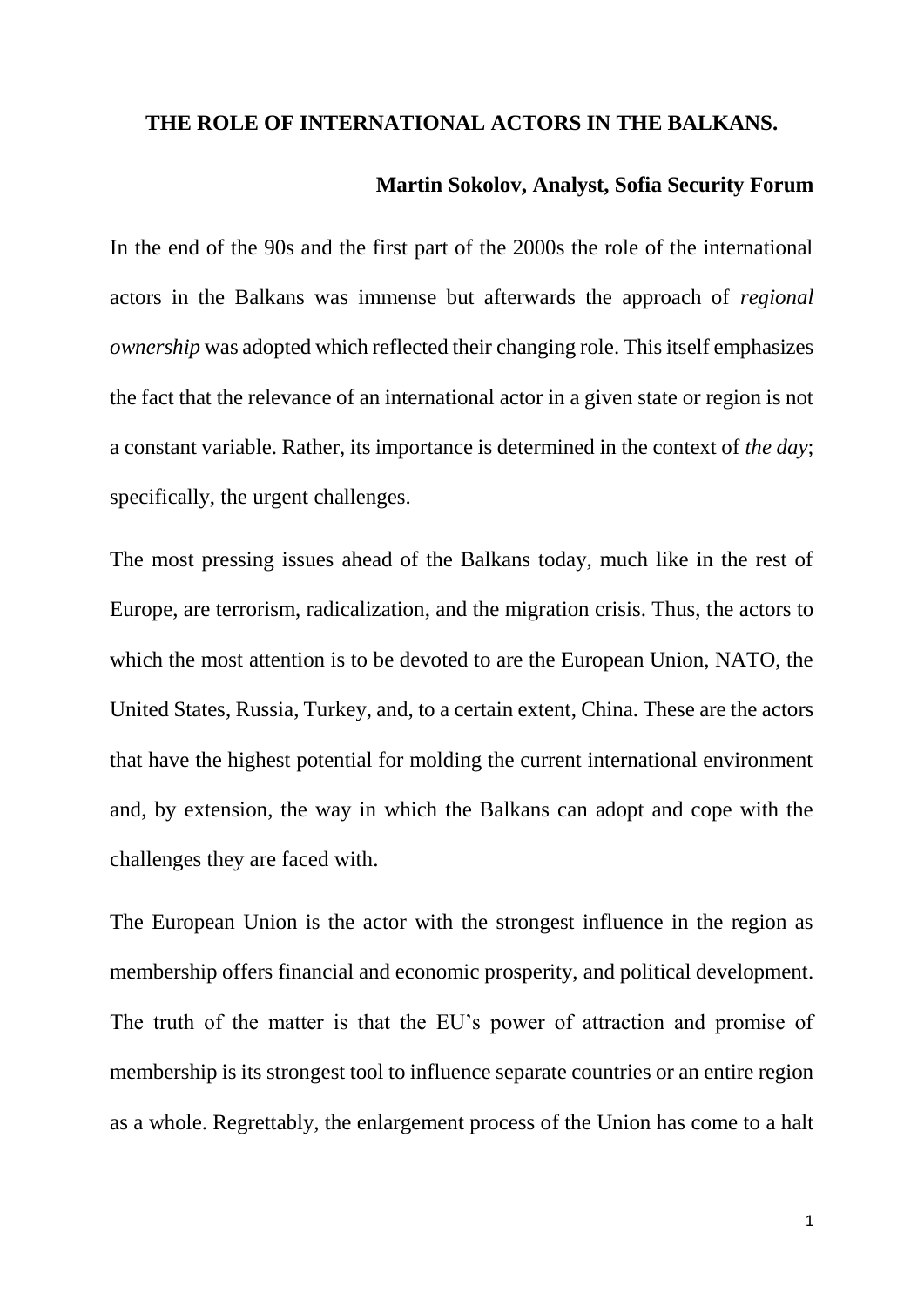for the foreseeable future and has, in this manner, also stalled reforms in some countries.

There are several factors behind this issue. Some of them are related to internal for the EU's processes such as the ongoing identity crisis  $-$  is the union a *superstate*, just a single market, a federation, or something other. This, taken together with the fact that the Union has always faced certain difficulties in coming to common decisions, has also led to signs of renationalization. Moreover, the financial and economic issues, and the Brexit have not contributed in a positive manner. When one also adds the stoppers for accessions among Balkan states themselves, the enlargement prospects become only bleaker.

Nevertheless, regardless of membership, when addressing the challenges of radicalization, terrorism, and the migration crisis in the Balkans, it is to be emphasized that it is the EU that has the highest potential and biggest capabilities to cope with them. This is especially important when it is taken into consideration that it is *de facto* the Balkans that are experiencing the most malevolent aspects of the migration crisis. They are not only faced with the financial, economic, and political setbacks, but also with the risk of relations between them to deteriorate.

Thus, it is vital that the region as a whole insists on a comprehensive approach from the EU and not allow for the Western Balkans to become capsulated or a buffer zone between Europe and the sources of the migrants. This will not only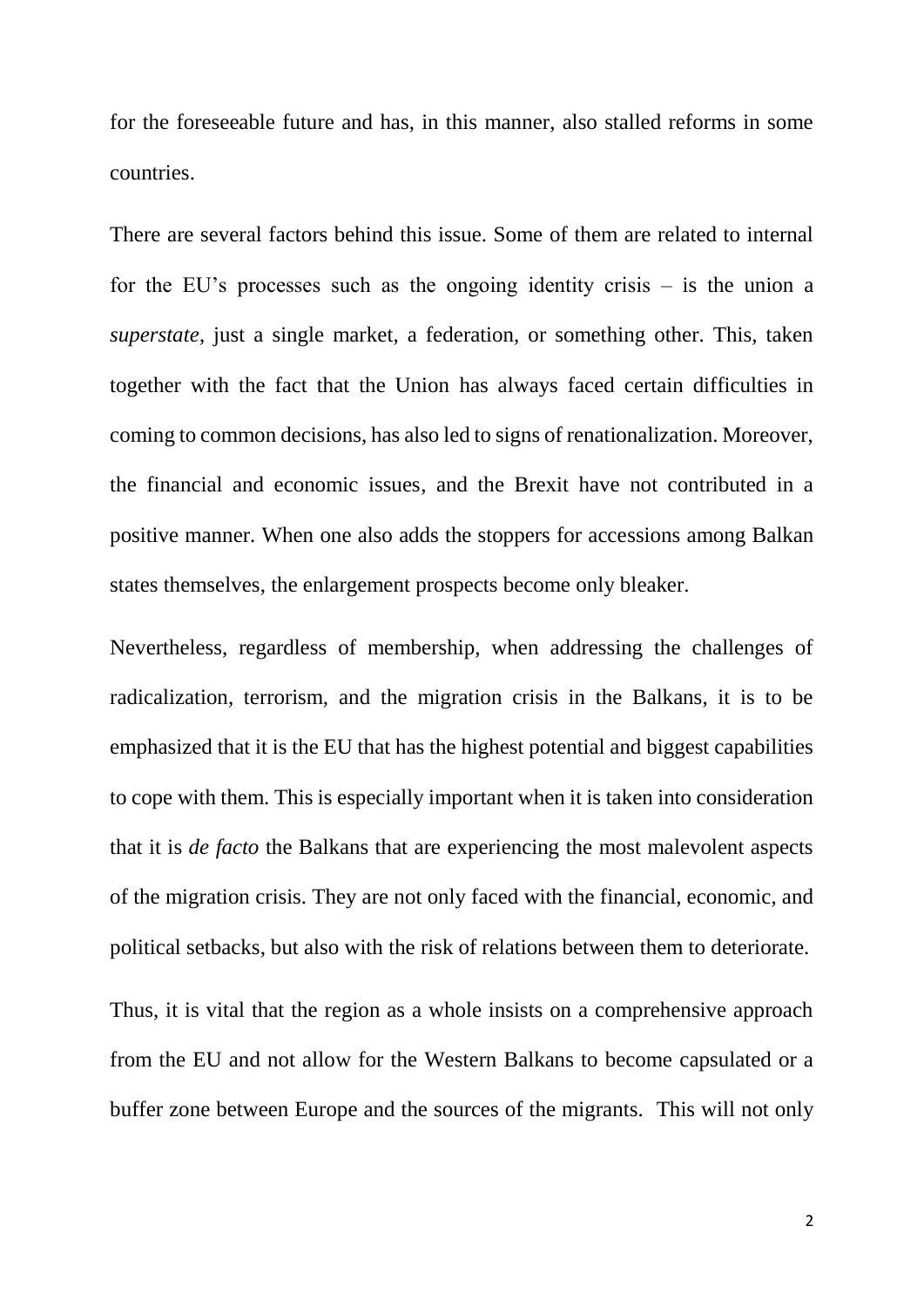be devastating for the region but will also become a ticking time-bomb for the Union.

It is essential that the EU takes the leadership role in resolving the challenges that the European countries, particularly the Balkans, are faced with. The migration crisis especially needs to be seen and understood as an objective and long-term problem ahead of the Union and the continent. Therefore, it is important that the solution comes from shared EU policies, which need to be supported by the nonmember states in the region. It is nothing more than wishful thinking that countries can fend for themselves in the current situation.

A good example of a shared EU policy is the recent creation of the European Border and Coast Guard Agency. Its aim is to control and even possibly reduce the influx of migrants coming to Europe.

Nevertheless, stopping migrants at the borders is not a solution to the problem. First of all, it is impossible to reduce their number to zero; regardless of the time and situation, some will always find a reason and a way to get into the EU illegally. Secondly, merely stopping them at the borders does no resolve the migration crisis. Many have already entered Europe and more will sooner or later also enter. This is why it is vital that the EU relocates on a quota basis the migrants across member states and monitor them so as to prevent *ghettoization* of migrant communities. If the Union is to address the crisis in an effective manner it needs to assure their successful integration.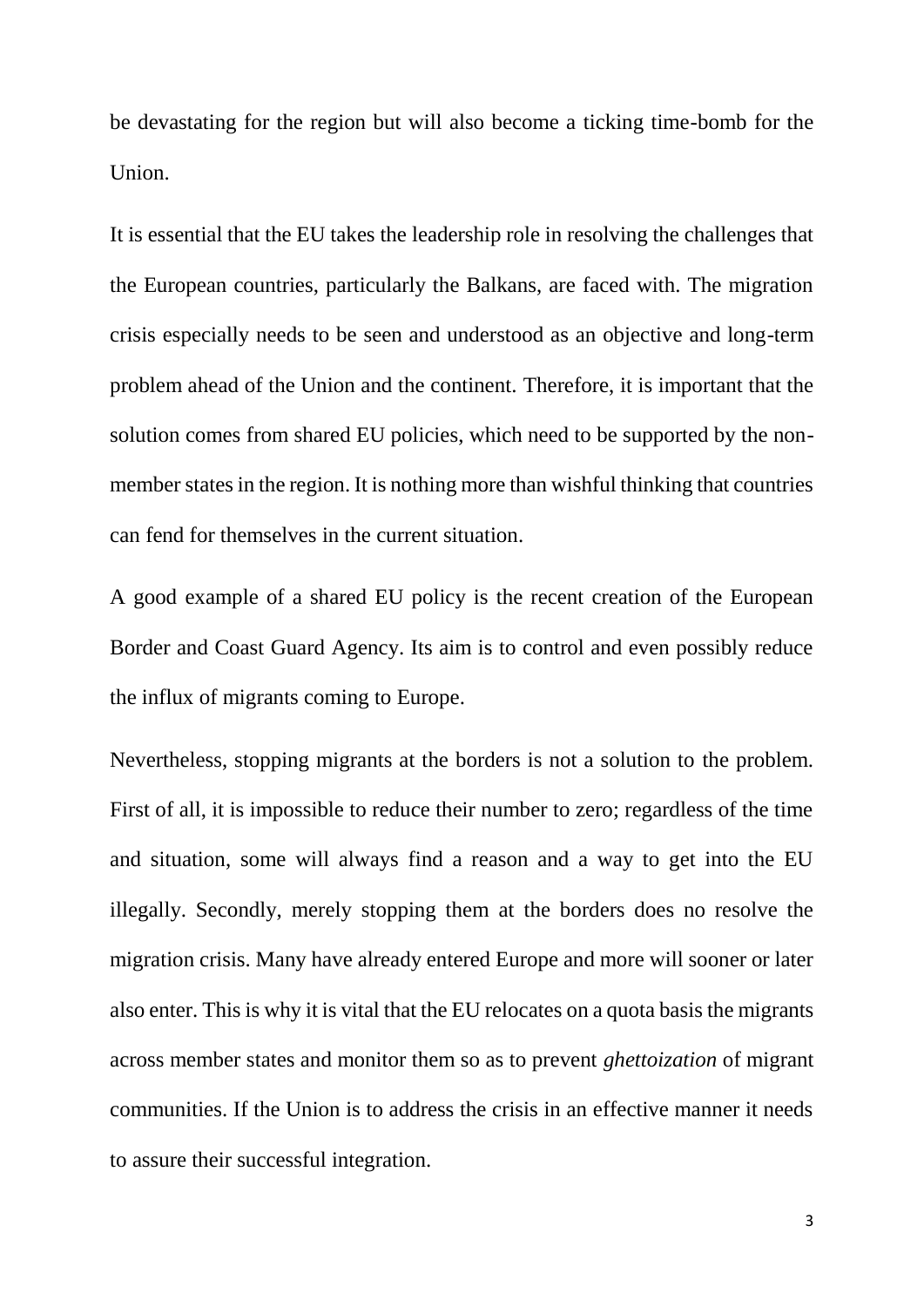On the topic of radicalization and foreign fighters, there is intelligence data that the highest number of foreign fighters *per capita* fighting in the ranks of DEASH are in fact from the Balkans. It is vital that the factors that pushed them to join ISIS are properly analyzed and understood. These factors can be both economic and social such as the radicalization of Islam and the Islamization of radicalism.

All European countries are secular – religion is separated from politics. However, this has also led to the situation in which what is preached by Imams is overlooked. This has permitted some to preach violent radicalism and recruit on behalf of DAESH. Countries need to cooperate with the Muslim communities so as to prevent radicalization. Nevertheless, there are also people who are looking for an outlet of their extremism and ultimately find it convenient to merely put the *veil* of Islam just so that they can garnish more attention to their deeds.

Furthermore, with the achievements of the international coalition against DAESH led by the US it is to be expected that some of the foreign fighters will return to their countries of origin. The pressing question is what to do with them; are they to be accepted with open arms; treated as criminals and isolated; or monitored and hopefully reintegrated into society? There is no doubt that some will return traumatized from what they have seen and, possibly, committed and have understood the error of their way. However, undoubtedly there will also be those who will seek to carry on the fight on European soil.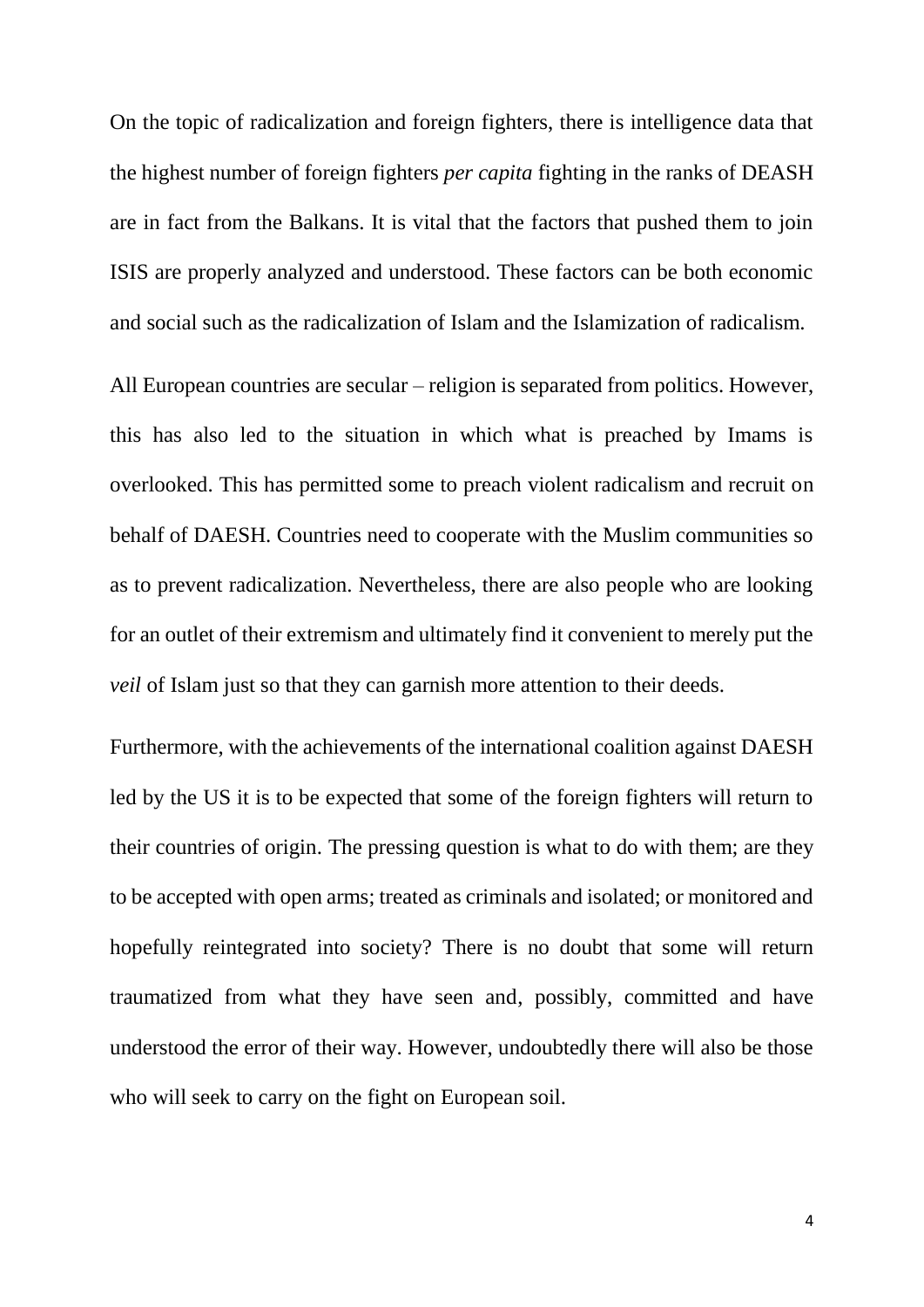This can only be resolved through cooperation not only with the EU, but also with the United States, and NATO. Through information sharing and the exchange of good practices not only will the issues of radicalization and countering terrorism be addressed, but also associated ones such as organized crime and human trafficking.

The importance of NATO for the Balkans is no less important than that of the EU as the Alliance continues to bring about stability through either membership, or partnerships. Alas, much like the EU, its enlargement will almost certainly come to a halt after Montenegro becomes a member in April of 2017. Moreover, after the Warsaw Summit it became evident that NATO is focusing predominantly on the security of its current members and the threats emanating from the East.

Nevertheless, the Alliance can still play an important role in managing the migration crisis as demonstrated less than a month ago. After the meeting of the Defense Ministers, NATO decided to launch Operation Sea Guardian which, among other tasks, will also aid the EU's Operation Sophia in fighting human trafficking.

In addressing the challenges of radicalization, terrorism, and the migrant crisis in the Balkans the role of the US in not to be overlooked. As stated earlier, Washington is leading a coalition against ISIS and, thus, the United States can play a major role in stabilizing the source of the migrants, which in turn will reduce their influx to Europe. However, there are still many uncertainties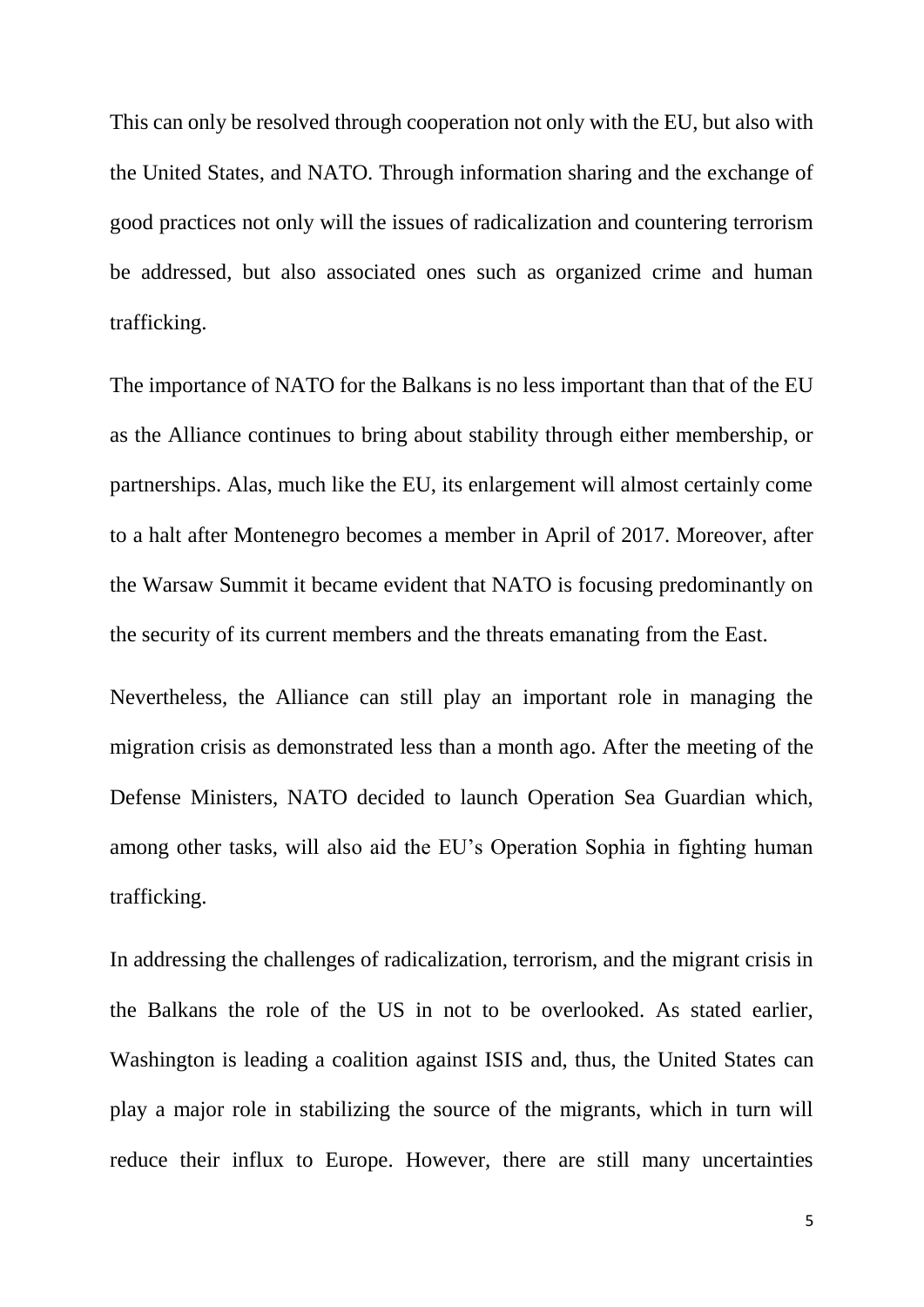regarding how the coalition will address the situation in Syria and how cooperation with Russia on the matter will develop. What is certain is that it will in any case impact the Balkans.

Furthermore, through partnerships with the US, Balkan states can engage in the exchange of good practices with regards to radicalization, countering terrorism, and fighting organized crime. The United States has one of the best track records of countering terrorism since the September 11 attacks. Like the EU and NATO, the US can only benefit from a stable Balkan region.

An active actor in the region that does not benefit from stable and Westernoriented Balkan states is Russia. When analyzing Moscow's role and influence in the region it is to be done so in the context of the Kremlin's goal to reclaim its position as a Global Power. This can be seen in Russia's aspirations in the Black Sea region, the Middle East, and the Balkans. As all Balkan states have stated their intentions for either EU or NATO membership, or in both organizations, Moscow's impact is to be regarded as destructive.

To increase its influence in the Balkans Russia is using hybrid warfare, media outlets, strategic communication, emphasizes common Slavic roots and religion, and is also utilizing its dominant role in the energy market. In non-member states, Moscow can directly challenge EU and NATO influence. In member-states the Kremlin is deploying the same means and methods so as to cause tensions which can lead to the election of anti-Western and pro-Russian government that can

6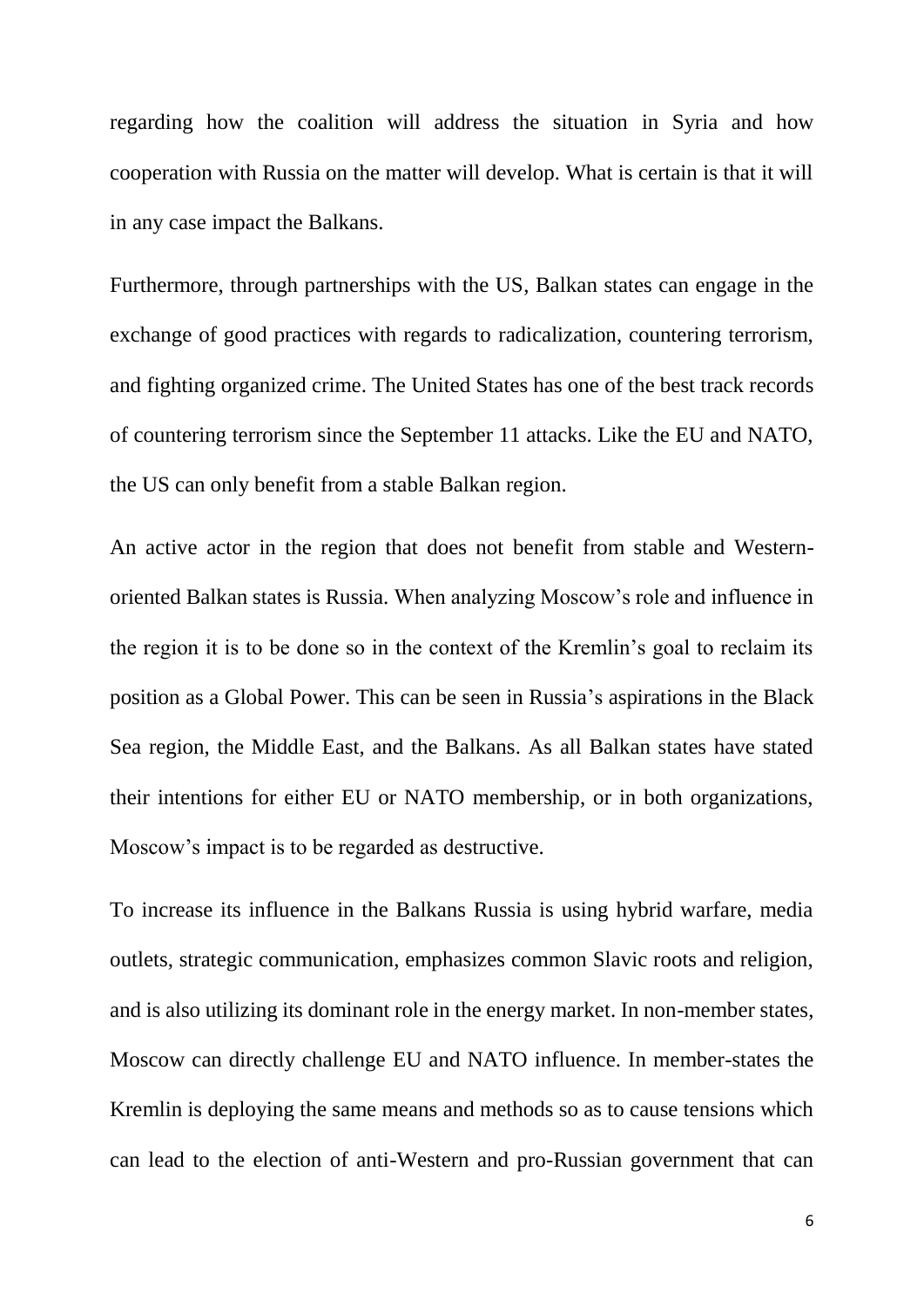challenge EU and NATO unity. Furthermore, this could also lead to the removal of the financial sanction placed on Russia after the annexation of Crimea.

An alarming new development of Russia's power play in the region is the formation of paramilitary organizations. Those are people who have acquired firepower and have supposedly self-organized themselves in order to protect their religion, traditions, and Slavic culture not only from the migrants but also from the influence of the 'eroded' West. This is an emerging challenge which is the product of persistent Russian policies in the region. As such it not only has to be monitored but also addressed. Such organizations have already formed in Bulgaria, Serbia, and Montenegro. Russia is exploiting the ongoing crisis in the Balkans, in Europe, and in the EU; every current challenge that the Balkans is faced with is a welcomed opportunity for the Kremlin.

On the topic of international actors in the Balkans the role of Turkey is also not be overlooked. While the country is part of the region, its impact and influence transcend it. From a purely geographical perspective Turkey is part of the migrants' way to Europe which bestows it with a vital role in managing their influx to the continent. This is why it is of great importance for both the Balkan states and the EU to maintain a constructive dialogue with Ankara.

Nevertheless, there are two main issues which are uncertain how they will develop in the near future and what their impact will be. Firstly, while Turkey is a NATO member and has been openly aspiring for EU accession for almost two decades,

7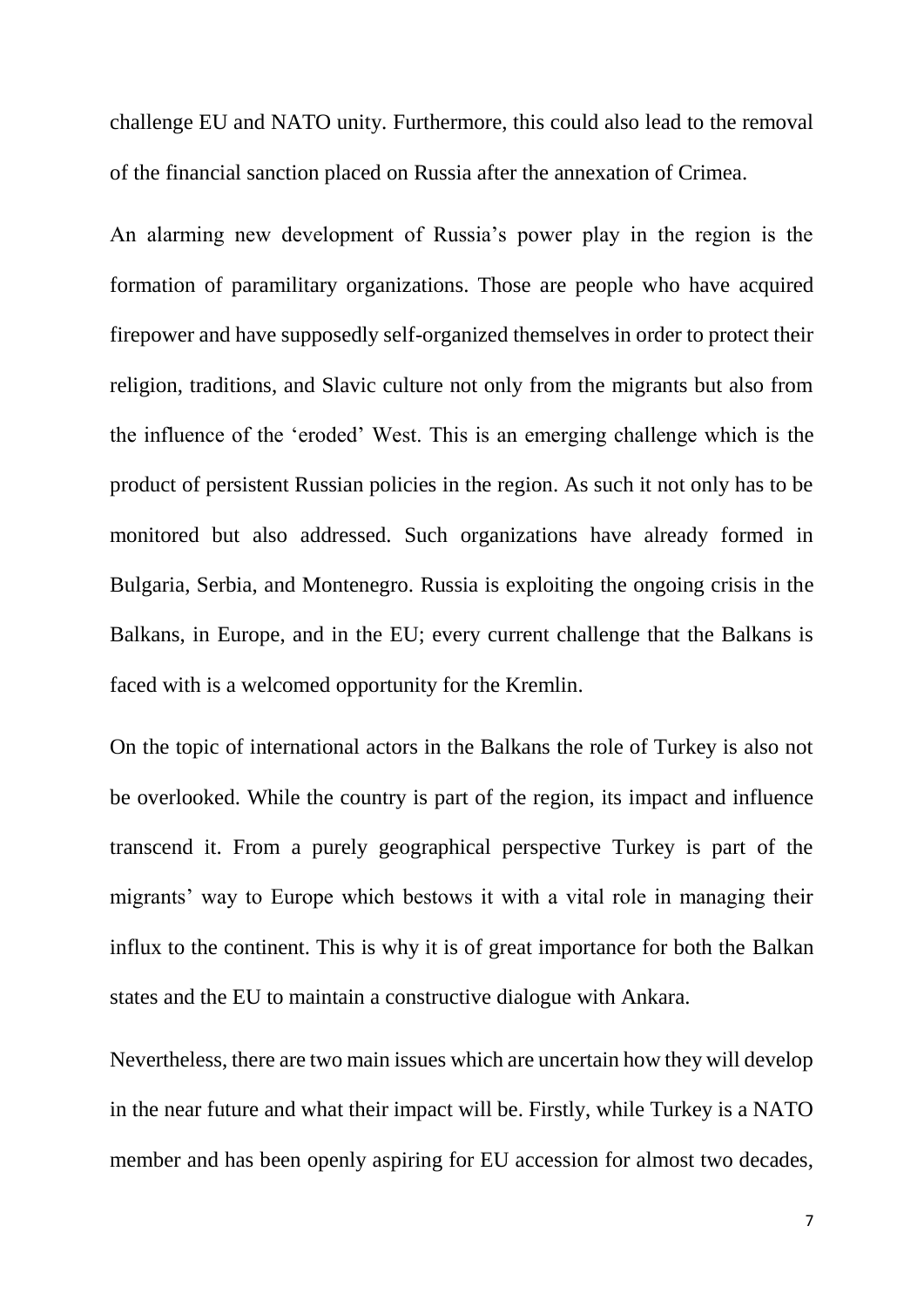its relationship with Moscow can change the political environment in the region. As stated Russia is utilizing a wide variety of tools to influence the Balkans, with the plans for Turkish Stream and the *renewed* friendship between Presidents Erdogan and Putin it is uncertain what this will mean for the Balkan states. Secondly, there is the deal between Brussels and Ankara to exchange Syrian for non-Syrian refugees. While the difficulties in implementing this deal are widely discussed, what is not a popular topic are the difficulties ahead of Turkey. The country is finding it difficult to keep track of the around 3 million refugees in the state as it is. Moreover, Turkey is also facing troubles with integrating them with many refusing to learn Turkish and send their children to school.

It is also to be stressed that even if the deal between the EU and Turkey goes through it is not a solution. It will neither stabilize the source of the migrants, nor insure their successful integration, or prevent radicalization and terrorism. The deal will only provide some time and be a stop-gap solution.

Albeit not directly related to the challenges of radicalization, terrorism, or the migration crisis a brief analysis of China's role in the Balkans should be offered. While it is often seen as an emerging actor in the region, China has had close relations with some countries as early as 1978. However, with the turn of the century its growing economy and aspirations increased its relevance.

Beijing's role is predominantly an economic one as it is willing to invest in ventures which are seen as risky by Western companies such as certain energy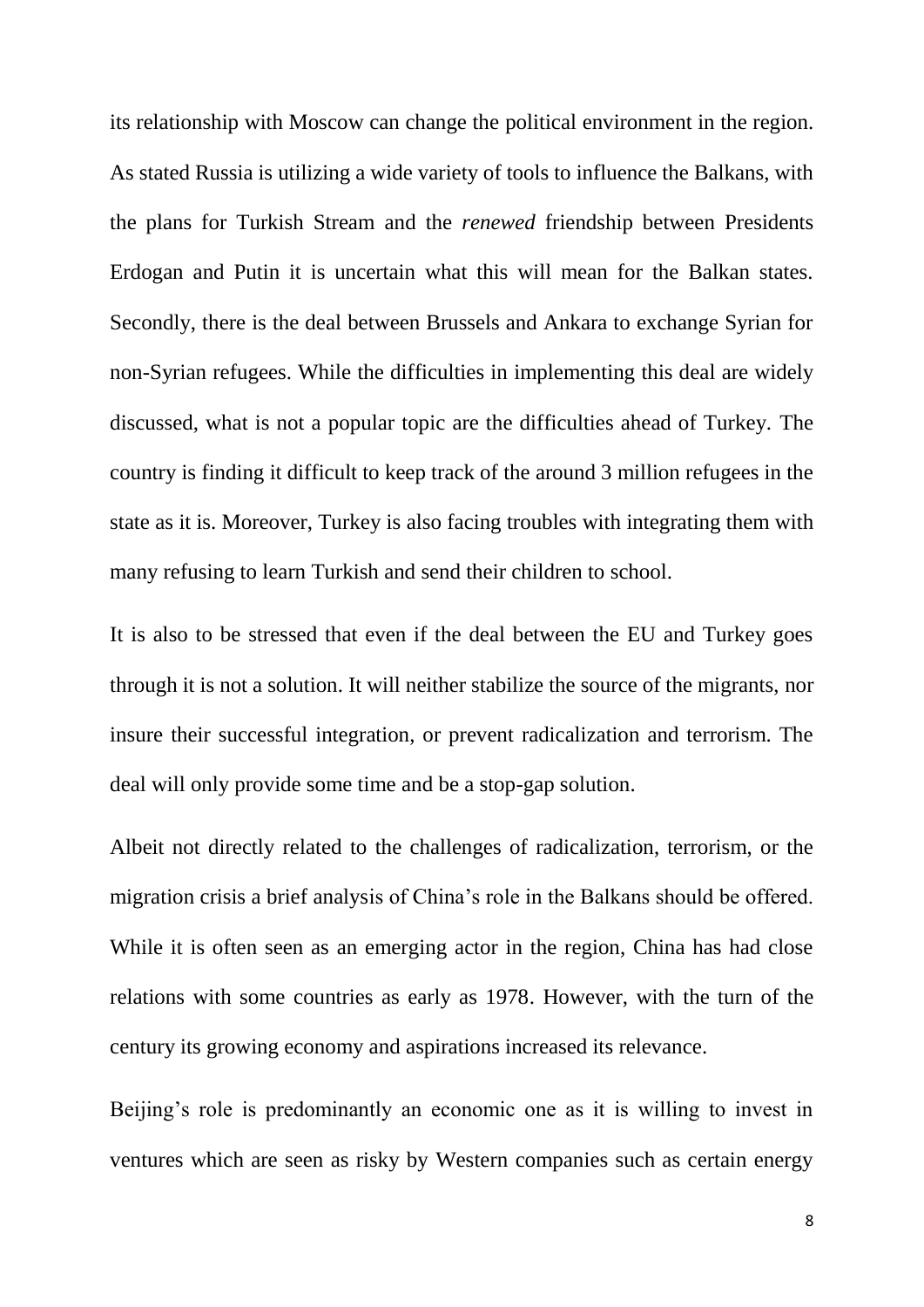projects, infrastructure, machinery, and rail and maritime transport. Moreover, some of its banks offer loans for such projects with virtually no interest rates which makes them very appealing to work with.

The Balkans are important to China for three major reasons. First, the region offers new markets for China with decent potential. Second, if Beijing fulfills its ambitions to resurrect the *Silk Road* strong presence in the Balkans will also secure it a dominant role in the *road.* Third, there is no vacuum in international relations; with the EU unwilling to further enlarge in the Balkans in the foreseeable future it is only logical that other actors will take advantage of this opportunity. If China increases its presence and enhances its role in the Balkans it will gain leverage over Brussels in future negotiations. This will also in turn strengthen its position as a Global Power; something which Beijing has openly been striving for in recent decades.

In conclusion, the Balkans have always been of strategic and geopolitical importance for international actors. For some it is important that the Balkans are stable while for others it is in fact the region's instability that is beneficial. This is, of course, in the context of the day and the aspirations of the international actors. Nevertheless, with the current challenges – radicalization, terrorism, and the migration crisis - it is essential that the Balkan states do not allow themselves to be capsulized and become a buffer zone between the EU, the Middle East, and